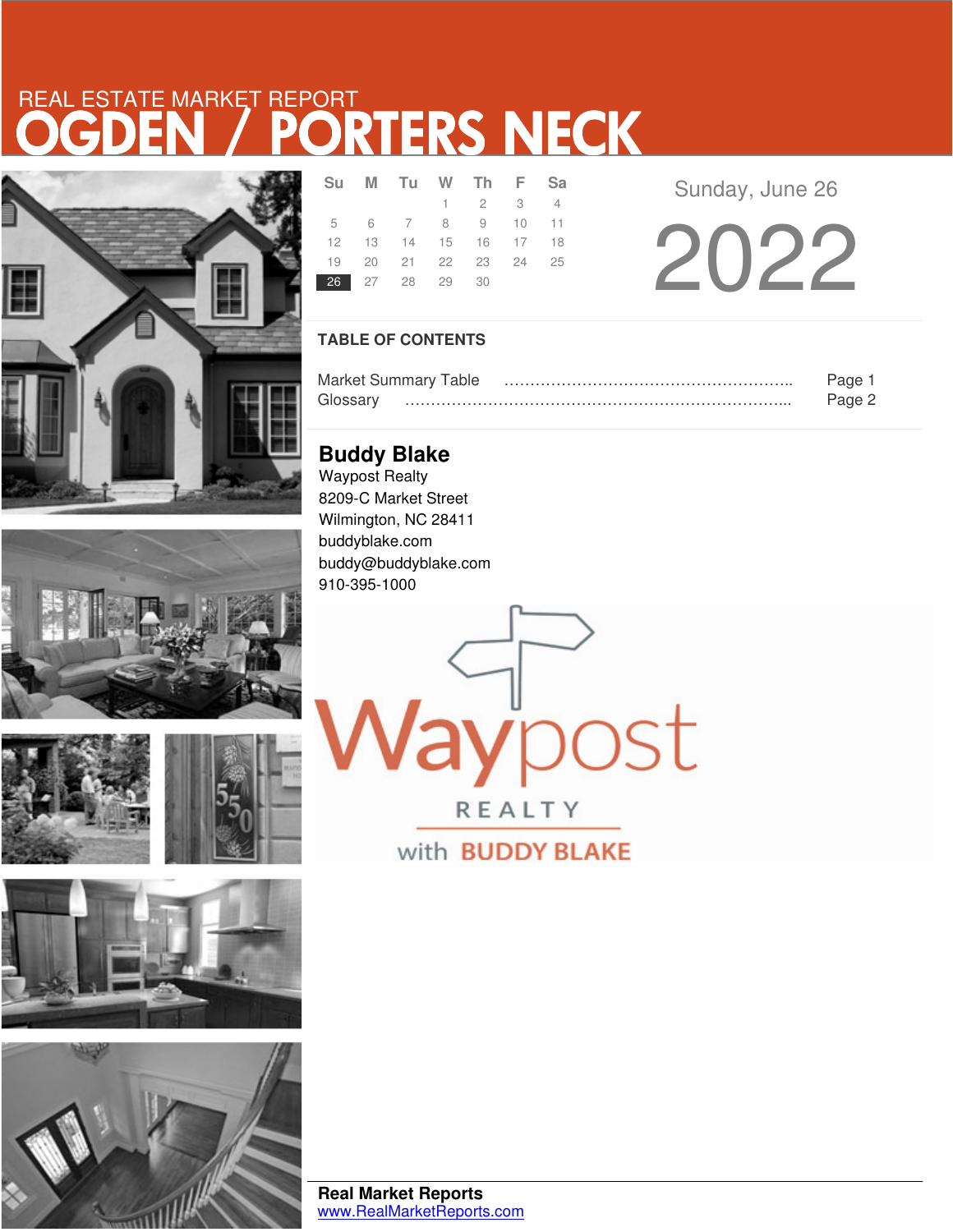## REAL ESTATE MARKET REPORT

## Sunday, June 26, 2022

## Buddy Blake

buddy@buddyblake.com Waypost Realty 910-395-1000

|                                           | <b>MARKET SUMMARY TABLE</b>                               |                                 |                |                   | $71$ PENDING <sup>[2]</sup> |                                      |       |                                      | <b>ABSORPTION RATE</b><br><b>19</b> OFF-MARKET (last 6 mos) <sup>[3]</sup><br>(months of inventory) |        |                   |                            |                            |                                    |                      |      |
|-------------------------------------------|-----------------------------------------------------------|---------------------------------|----------------|-------------------|-----------------------------|--------------------------------------|-------|--------------------------------------|-----------------------------------------------------------------------------------------------------|--------|-------------------|----------------------------|----------------------------|------------------------------------|----------------------|------|
| $A = Average Value$<br>$M = Median Value$ | $N/A = Not$ Available                                     |                                 |                |                   | <b>41 ACTIVE [1]</b>        |                                      |       |                                      | 346 SOLD/CLOSED (last 6 months) [4]                                                                 |        |                   |                            |                            |                                    |                      |      |
|                                           | <b>Price Range</b>                                        | <b>Num</b>                      |                | <b>Days</b><br>on | <b>Current</b><br>List      | <b>Num</b>                           | Pend  | <b>Num</b>                           | <b>Num</b>                                                                                          |        | <b>Days</b><br>on | <b>Original</b><br>List    | <b>Final</b><br>List       | Sold/<br><b>Closed</b>             | List-<br><b>Sale</b> | Est. |
| Low                                       | <b>High</b>                                               | #                               |                | <b>Market</b>     | <b>Price</b>                | #                                    | Ratio | $\#$                                 | #                                                                                                   |        | <b>Market</b>     | <b>Price</b>               | <b>Price</b>               | <b>Price</b>                       | Ratio                | Mos. |
| \$0                                       | \$299,999                                                 | $\overline{2}$                  | Α<br>Μ         | 220<br>220        | \$277,000<br>\$277,000      | $\overline{7}$                       | 78%   | $\overline{2}$                       | 58                                                                                                  | Α<br>M | 5<br>3            | \$257,109<br>\$261,750     | \$256,305<br>\$260,000     | \$ 264,668<br>\$ 269,250 104%      | 103%                 | 0.2  |
| \$300,000                                 | \$599,999                                                 | 10                              | Α<br>M         | 23<br>9           | \$402,100<br>\$400,000      | 43                                   | 81%   | $\overline{7}$                       | 216                                                                                                 | Α<br>M | 14<br>4           | \$412,376<br>\$392,500     | \$411,304<br>\$ 389,950    | \$421,264 102%<br>\$400,000 103%   |                      | 0.3  |
| \$600,000                                 | \$899,999                                                 | 16                              | Α<br>M         | 57<br>36          | \$762,681<br>\$775,000      | 21                                   | 57%   | 4                                    | 50                                                                                                  | Α<br>М | 23<br>5           | \$ 699,296<br>\$ 693,200   | \$ 698,926<br>\$697,450    | \$708,078 101%<br>\$708,750 102%   |                      | 1.9  |
| \$900,000                                 | \$1,199,999                                               | 4                               | Α<br>M         | 57<br>57          | \$1,027,275<br>\$1,042,550  | $\theta$                             |       | $\overline{2}$                       | 13                                                                                                  | Α<br>M | 19<br>3           | \$1,009,754<br>\$975,000   | \$1,005,062<br>\$949,900   | \$1,026,908 102%<br>\$999,900 105% |                      | 1.8  |
| \$1,200,000                               | \$1,499,999                                               | 1                               | Α              | 30                | \$1,375,000                 | $\theta$                             |       | 1                                    | 4                                                                                                   | Α      | 142               | \$1,144,298                | \$1,256,213                | \$1,256,213 100%                   |                      | 1.5  |
|                                           |                                                           |                                 | M              | 30                | \$1,375,000                 |                                      |       |                                      |                                                                                                     | M      | 112               | \$1,139,225                | \$1,263,050                | \$1,263,050 100%                   |                      |      |
| \$1,500,000                               | \$1,799,999                                               | $\bf 0$                         |                |                   |                             | $\begin{matrix} 0 \\ 0 \end{matrix}$ |       | $\begin{matrix} 0 \end{matrix}$      | $\begin{matrix} 0 \end{matrix}$                                                                     |        |                   |                            |                            |                                    |                      |      |
| \$1,800,000                               | \$2,099,999                                               | $\bf 0$                         |                |                   |                             | $\theta$                             |       | $\boldsymbol{0}$                     | 1                                                                                                   | Α      | 104               | \$2,150,000                | \$1,950,000                | \$1,950,000                        | 100%                 | N/A  |
|                                           |                                                           |                                 |                | 24                | \$2,100,000                 |                                      |       |                                      |                                                                                                     | M      | 104               | \$2,150,000                | \$1,950,000                | \$1,950,000 100%                   |                      |      |
| \$2,100,000                               | \$2,399,999                                               | 1                               | A<br>${\sf M}$ | 24                | \$2,100,000                 | $\theta$                             |       | $\begin{matrix} 0 \\ 0 \end{matrix}$ | $\bf 0$                                                                                             |        |                   |                            |                            |                                    |                      |      |
| \$2,400,000                               | \$2,699,999                                               | 1                               | Α              | 36                | \$2,650,000                 | $\theta$                             |       | $\bf{0}$                             | $\mathbf{0}$                                                                                        |        |                   |                            |                            |                                    |                      |      |
|                                           |                                                           |                                 | M              | 36                | \$2,650,000                 |                                      |       |                                      |                                                                                                     |        |                   |                            |                            |                                    |                      |      |
| \$2,700,000                               | \$2,999,999                                               | $\overline{0}$                  |                |                   |                             | $\theta$                             |       | $\theta$                             | $\theta$                                                                                            |        |                   |                            |                            |                                    |                      |      |
| \$3,000,000                               | \$3,299,999                                               | $\overline{0}$                  |                |                   |                             | $\overline{0}$                       |       | $\bf 0$                              | $\overline{0}$                                                                                      |        |                   |                            |                            |                                    |                      |      |
| \$3,300,000                               | \$3,599,999                                               | $\begin{matrix} 0 \end{matrix}$ |                |                   |                             | $\theta$                             |       | $\begin{matrix} 0 \\ 0 \end{matrix}$ | $\theta$                                                                                            |        |                   |                            |                            |                                    |                      |      |
| \$3,600,000                               | \$3,899,999                                               | 1                               | Α<br>M         | 88<br>88          | \$3,700,000<br>\$3,700,000  | $\theta$                             |       | 1                                    | $\mathbf 0$                                                                                         |        |                   |                            |                            |                                    |                      |      |
| \$3,900,000                               | \$4,199,999                                               | $\theta$                        |                |                   |                             | $\theta$                             |       | $\theta$                             | $\theta$                                                                                            |        |                   |                            |                            |                                    |                      |      |
| \$4,200,000                               | $\ddot{}$                                                 | 5                               | Α<br>Μ         | 73<br>31          | \$8,158,000<br>\$9,500,000  | $\bf{0}$                             |       | $\overline{\mathbf{2}}$              | 4                                                                                                   | Α<br>М | 5<br>5            | \$5,997,500<br>\$6,000,000 | \$8,450,000<br>\$8,700,000 | \$7,937,500<br>\$8,125,000         | 94%<br>93%           | 7.5  |
|                                           | <b>Market Totals</b>                                      | 41                              |                |                   |                             | 71                                   | 63%   | 19                                   | 346                                                                                                 |        |                   |                            |                            |                                    |                      | 0.7  |
| <b>Market Averages</b>                    |                                                           |                                 |                | 57                | \$1,743,951                 |                                      |       |                                      |                                                                                                     |        | 15                | \$528,308                  | \$556,342                  | \$560,180 101%                     |                      |      |
| <b>Market Medians</b>                     |                                                           |                                 |                | 31                | \$775,000                   |                                      |       |                                      |                                                                                                     |        | 4                 | \$400,000                  | \$399,950                  | \$415,000 104%                     |                      |      |
|                                           | Date Range (Off-Market & Sold) = 12/26/2021 to 06/26/2022 |                                 |                |                   |                             |                                      |       |                                      |                                                                                                     |        |                   | <b>Favors Sellers</b>      |                            |                                    | <b>Favors Buyers</b> |      |

Data believed to be accurate but not guaranteed.

Status = [1] Active; [2] Pending; [3] Cancelled, Expired, Withdrawn; [4] Closed

 $Zip Code = 28411$ 

Sub-Type = Single Family Residence